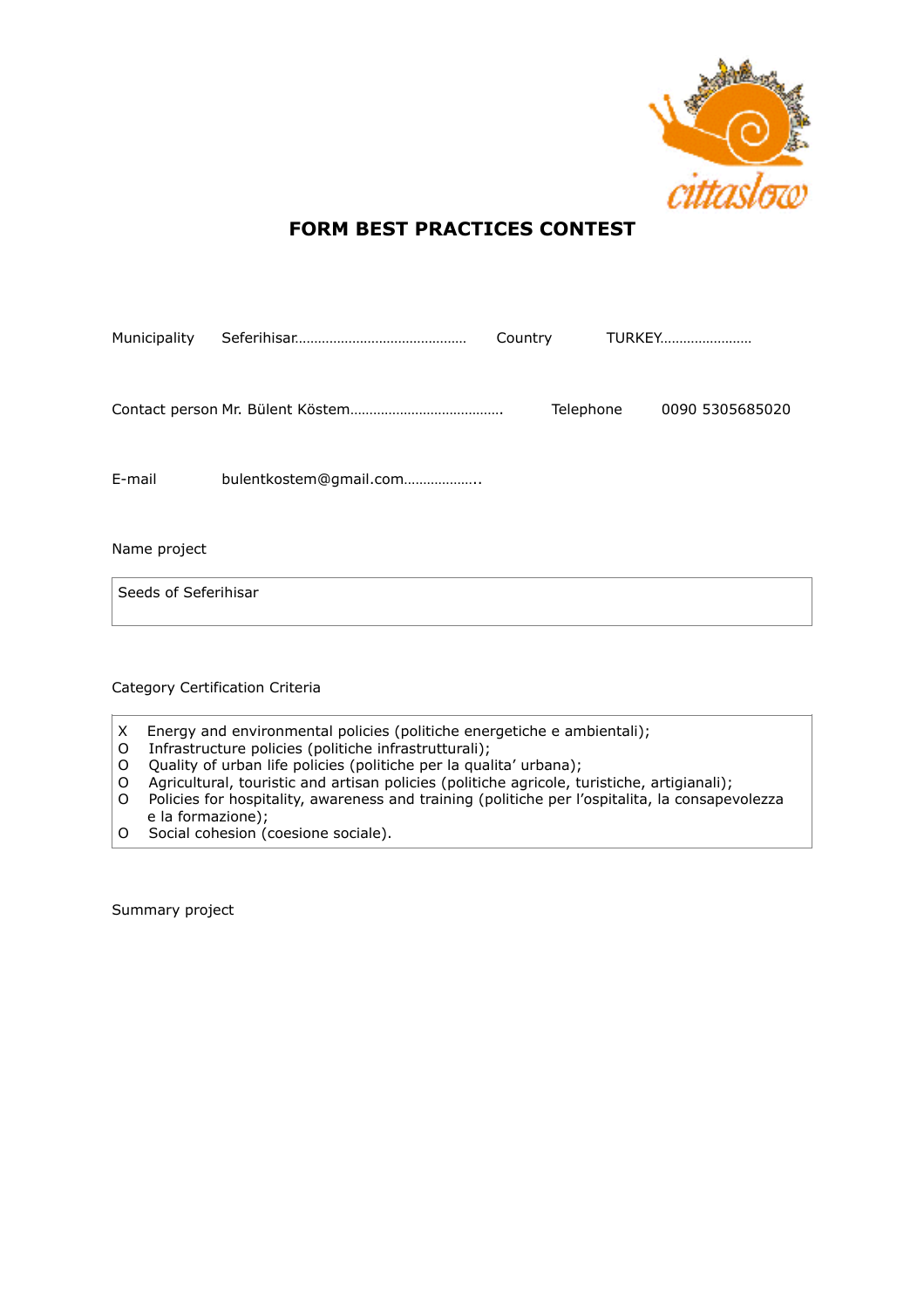

For hundreds, perhaps thousands of years native seeds have been evolved in accordance with the conditions of our land. In Turkey, like the rest of the world, certain laws and regulations have been put into place to stop the sale and production of the native seeds. These laws that were put in place to open the door for GMO seeds and make this sector a monopoly have resulted in the loss of local and native seeds. Hybrid tomatoes were being grown in Seferihisar in place of the local tomatoes of which there were dozens of types. To put an end to this the municipality of Seferihisar started the Seeds of Seferihisar project. We needed to locate and collect different types of native seeds Seed Swap Festivals organised in 2011 and 2012. The laws that prevented the sale of local seeds does not have a factor that affects the swapping of seeds so this method was used to allow people to swap their seeds. An sample of each seed was collected at the seed swap festival with the participation of villagers of and from Seferihisar. A seed centre was opened to preserve, analyze and grow the seeds. From the seeds collected at the festival over 30.000 saplings were grown from over 100 types of seed, this year the aim is to grow over 30.000 saplings from 37 types of seed. The seeds that were produced from the crops were distributed all around Turkey free of charge. With the establishment of a seed web between the villages over 7.000 m2 of land was planted with these seeds and production was regenerated. To teach the children the importance of local seeds a vegetable garden was created in each school which help the children to learn which seeds were planted in which season and the saplings that were grown in these gardens are distributed to the children. This year 2100 saplings will be distributed to 7 school gardens.

## Goal project

The goal of the Seeds of Seferihisar project is to protect the local seeds from extinction and encourage their usage. The other aim of the project is to encourage the producers to use the seeds and also enlighten the children of Seferihisar about the importance of local seeds.

## Result project

All stages of the Seeds of Seferihisar project was accomplished with success. The seed swap festival was an attraction for the villagers and producers of Seferihisar, the older generations brought seeds that they had preserved for over half a century. A seed centre was established for preserving and growing the seeds and all of the operations were based from this centre. The seeds that were most sought after were produced and given out to not only the local producers but to people who requested them from all over Turkey. The most rewarding aspect of the project was the fact that produce such as the pink tomatoes which were nearly extinct has now been saved and is being produced with great success. A special space will be designated for the sale of these products in the local producers markets.

## Finance (costs and benefits)

Seed swap festival, Seed centre and the cost of establishing the school gardens came to around 30.000 Euros.